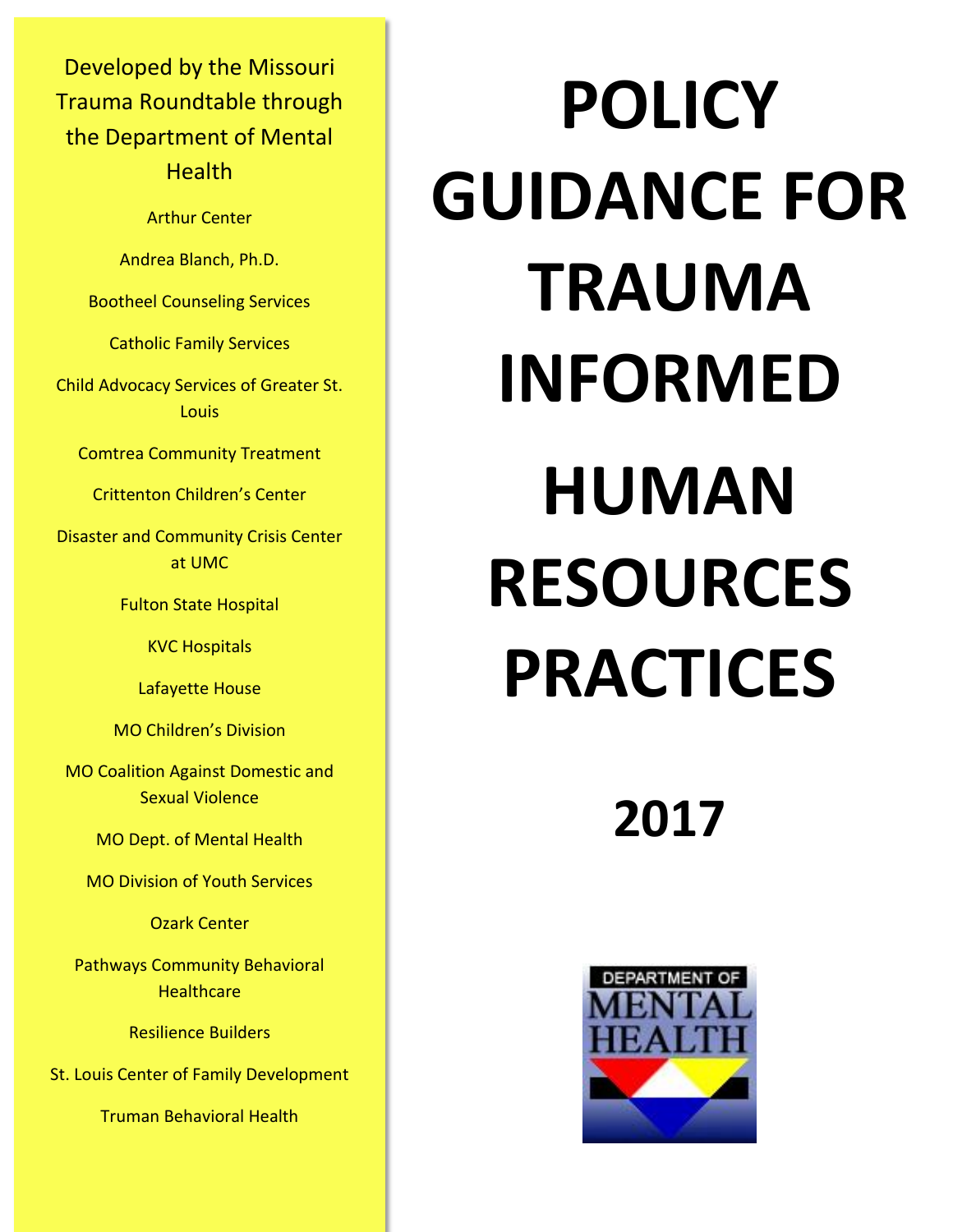We would like to acknowledge those who participated on the Trauma Informed Human Resources workgroup of the State Trauma Roundtable. These individuals spent hours individually and as a group sharing their expertise and time.

> Patsy Carter Dept. of Mental Health

> > Patty Davis Children's Mercy

Lori French Fulton State Hospital

Marsha Morgan Resilience Builders

Cheryl Robb-Welch MO Coalition Against Domestic and Sexual Violence

> Karen George-Scherr Covenant House

Barb Shepard Concordance Academy

Tiffany Stout – Ozark Center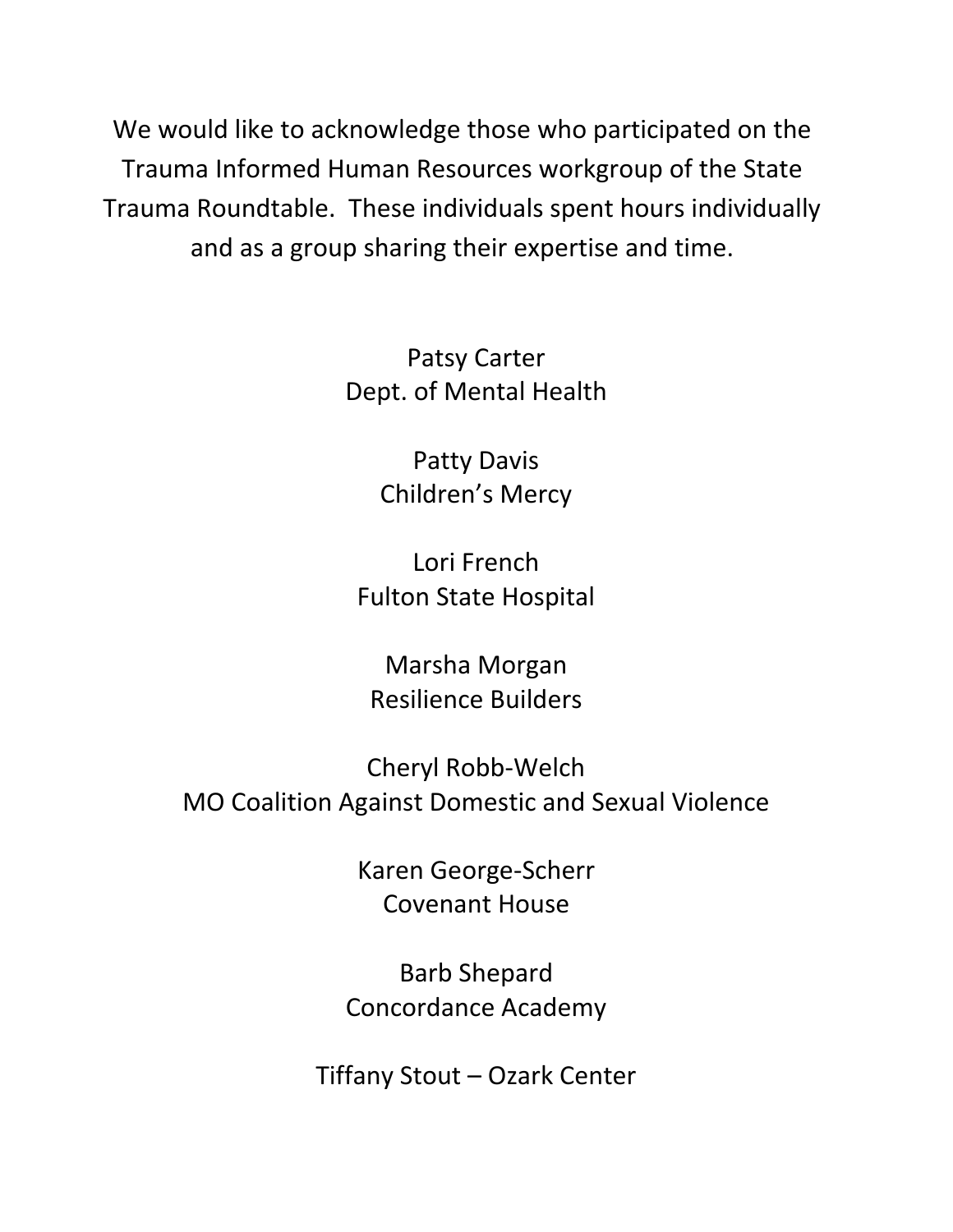### THIS PAPER ASSUMES A BASIC AWARENESS OF TRAUMA AND THE SCIENCE OF ITS EFFECTS.

## POLICY GUIDANCE FOR TRAUMA INFORMED

## HUMAN RESOURCES PRACTICES

This document is designed as a guide for organizations working to become trauma informed. It is not limited to any particular system or type of organization so addresses the issues from a broad perspective. An organization's Human Resources (HR) structure may vary in its formality and breadth of responsibility therefore concepts outlined in this document may need to be adapted to match the needs of an organization/agency/business.

What is common and required for any organization working on being trauma informed are four key factors:

- Leadership (desire and authority to make the change);
- Strategic Planning (creating the plan);
- Change Management (implementing the plan and maintaining momentum); and
- Trauma Informed Principles (an understanding of the impact of trauma)

The first three factors are addressed in the document *Organizational Considerations Working Towards Becoming Trauma Informed<sup>1</sup>.* Trauma principles are restated below. It is through the lens of these principles that an organization examines, possibly revises, or adds HR policies and practices. *The MO Model: A Developmental Framework for Trauma-Informed<sup>2</sup>* was developed based on the five principles identified through the work of Fallot and Harris.<sup>3</sup> There are other versions of trauma informed principles that an organization may adopt.<sup>4</sup> The following is a brief description of the five principles used in this document and referred to as the Principles:

- **Safety:** Ensuring physical and emotional safety for individuals as well as staff
- **Trustworthiness:** Making tasks clear, ensuring consistency within practice and maintaining appropriate boundaries
- **Choice:** Maximizing the experience of developmentally appropriate choice and control
- **Collaboration:** Maximizing collaboration and sharing of power
- **Empowerment:** Focus on building capacities and encourage having a voice and mastery of life and prioritizing the individual's power and growth

<sup>4</sup> [http://www.samhsa.gov/nctic/trauma-interventions;](http://www.samhsa.gov/nctic/trauma-interventions)

 $\overline{\phantom{a}}$ 1 Organizational Considerations in Becoming Trauma Informed: First Steps 2017 <http://dmh.mo.gov/trauma/>

<sup>&</sup>lt;sup>2</sup> <https://dmh.mo.gov/trauma/MO%20Model%20Working%20Document%20february%202015.pdf> 33

<https://www.healthcare.uiowa.edu/icmh/documents/CCTICSelf-AssessmentandPlanningProtocol0709.pdf>

[http://www.mhsinc.org/files/file/Online%20Training%20Handouts/Principles%20of%20trauma%20informed%20servic](http://www.mhsinc.org/files/file/Online%20Training%20Handouts/Principles%20of%20trauma%20informed%20services%20for%20women.pdf) [es%20for%20women.pdf;](http://www.mhsinc.org/files/file/Online%20Training%20Handouts/Principles%20of%20trauma%20informed%20services%20for%20women.pdf) [http://www.familyhomelessness.org/media/90.pdf;](http://www.familyhomelessness.org/media/90.pdf)  <http://www.thenationalcouncil.org/wp-content/uploads/2012/11/Is-Your-Organization-Trauma-Informed.pdf>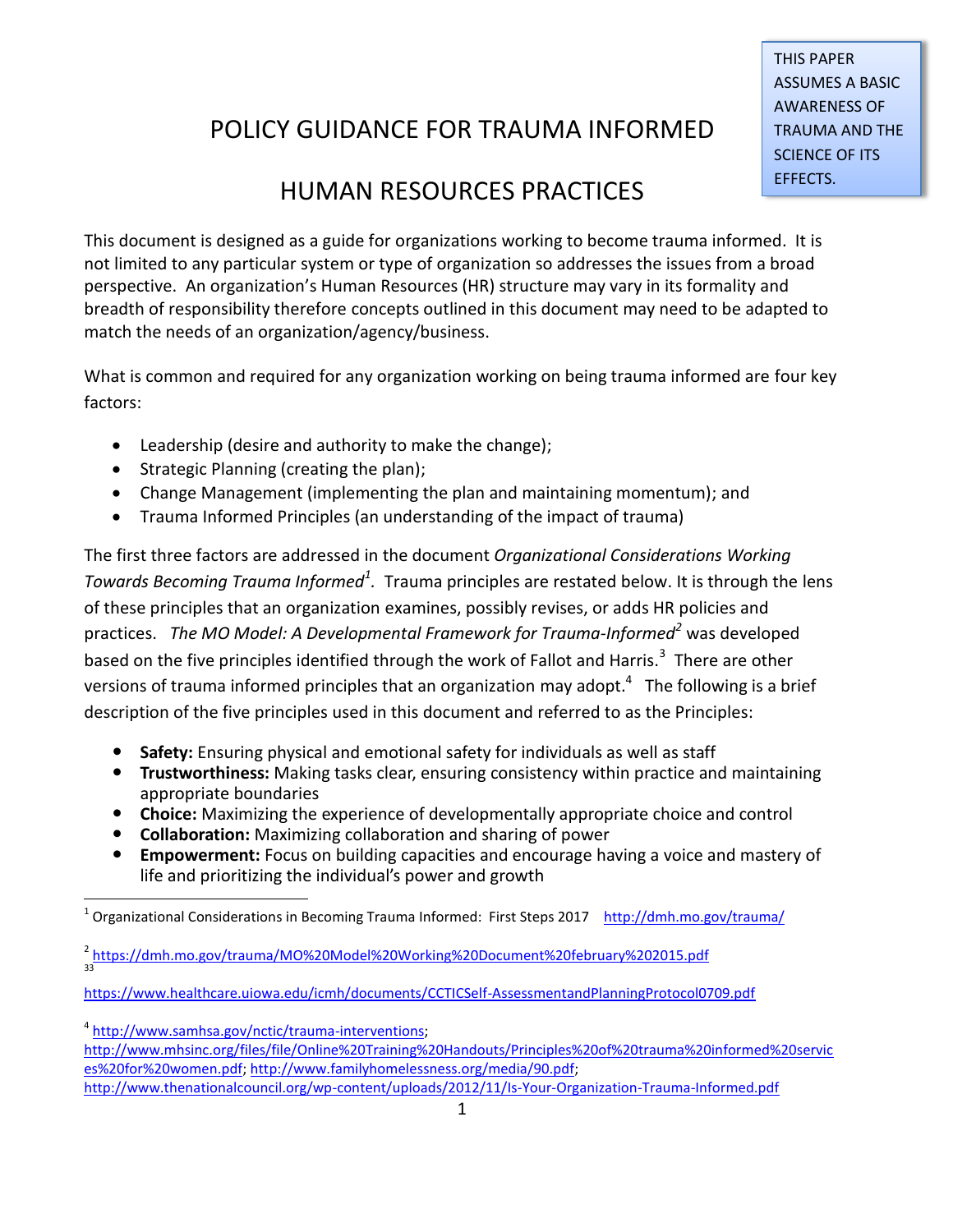Trauma, for purposes of this paper, is defined by any adverse experience that overwhelms a person's ability to cope. Effects of trauma have no prejudice and no boundaries. People of all ages, ethnic backgrounds, sexual orientations, and economic conditions experience trauma; therefore, effects of psychological trauma are more likely than not present in all work environments. Trauma can affect a person's functioning, including interacting with others and work performance. It can affect behavioral reactions, including anxiety, isolation, substance use, and may result in high risk behaviors.

Trauma, and an individual's responses to the trauma, should not be judged or placed on a continuum, just as what causes trauma in one person shouldn't be compared as more or less horrific than another's. Every person deals with trauma/toxic stress in their lives in different ways.

Handling the effects of trauma can be challenging for an employer because often the traumatic experience may not be shared with or known by them. A basic philosophy change could be as simple as assuming every employee wants to be a high performer and working through whatever barriers that exist is one step toward trauma informed human resources and performance management. A trauma informed organization is able to fully realize the prevalence of trauma, recognize the effects of trauma, and respond with trauma informed policies and practices. HR departments are essential in helping an organization make the shift to be trauma informed as seamless and normative as possible. Many HR practices already incorporate the Principles. However, there may not always be a conscious connection between effective HR and trauma informed practices.

Studies have shown the positive effects of employee satisfaction and increased productivity when employees feel valued, understood, and supported. The Principles may increase employees' sense of security and support. A trauma informed organization understands the need to be responsive to staff who work in highly stressful situations on a daily basis.<sup>5</sup>

#### **STAGES OF EMPLOYMENT**

HR activities may be divided into 4 stages of employment: pre-employment,

onboarding/orientation, ongoing employment, and off-boarding. Each stage offers opportunities for employees to experience a trauma informed culture. The following discussion offers trauma informed considerations and questions for each stage of employment. The information is based on the Principles.

#### **PRE-EMPLOYMENT**

Pre-employment is everything before the employee's actual start date. This includes advertising, recruitment, job descriptions, interviews, confirmation of employment and any pre-employment

l <sup>5</sup> [http://www.proqol.org/,](http://www.proqol.org/)<http://www.apa.org/education/ce/ccw0008.aspx>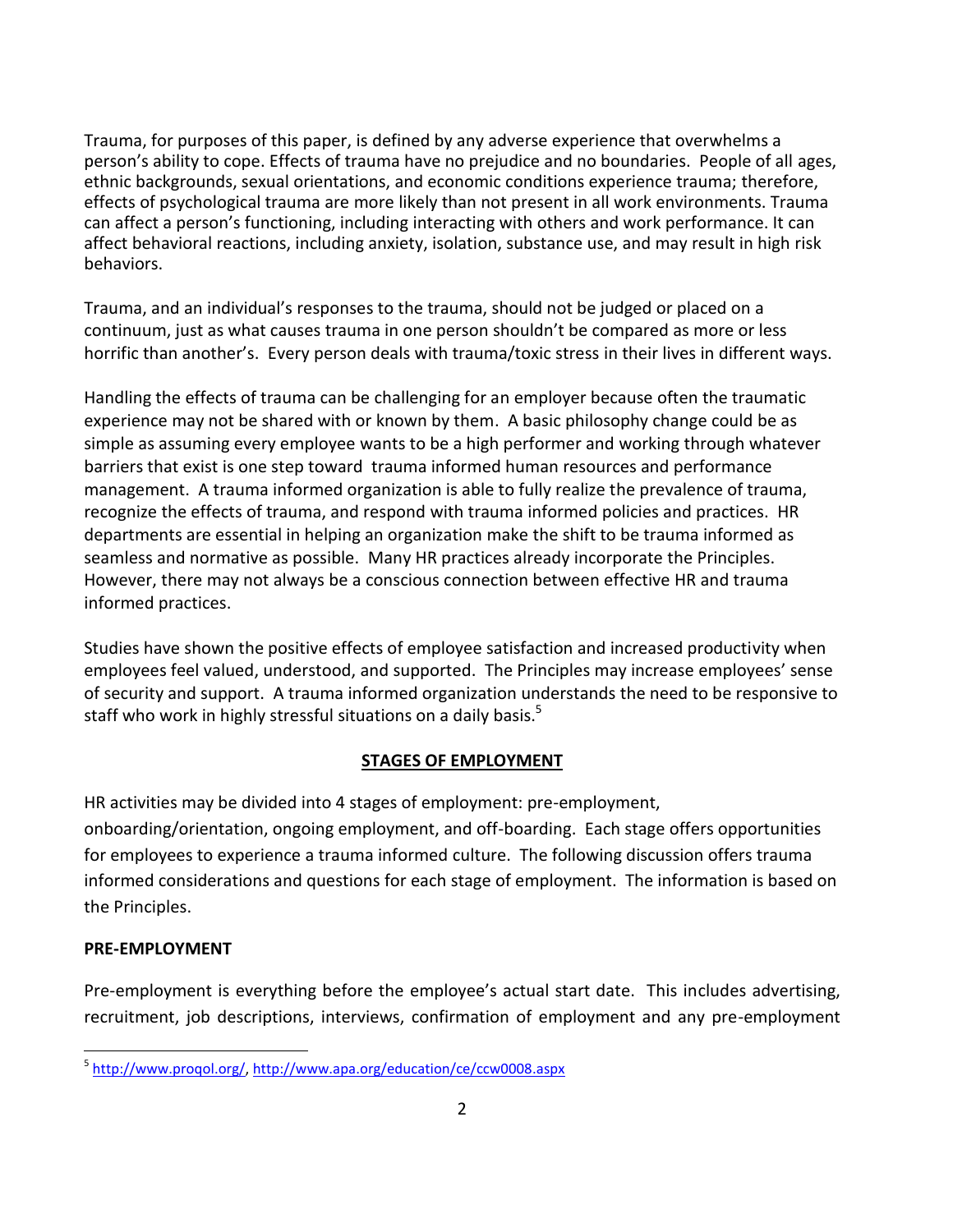activities used by the organization. Trauma informed practices at this stage take into consideration the importance of communication at every step of the process, understanding the level of anxiety that any applicant may experience and how important the environment is in allowing the applicant to be focused and calm enough to explain his unique knowledge, skills, and attitude.

The Principles guide the development and review of pre-employment policies and activities. Considerations include, but are not limited to, the following:

- Do job descriptions include an accurate description of skills and attributes that support a trauma informed organization?
- Does the recruitment material clearly describe the job duties and application process in a way that promotes the Principles?
- How are time frames for interviews and selection communicated to applicants?
- How are changes in the process, if there are any, communicated to applicants?
- How are salaries and benefits established and negotiated from a lens of collaboration and choice?
- Is there an opportunity for applicants to address emotional and physical safety concerns regarding the job and its environment?
- How are applicants who are not selected for employment informed?
- During the interview process, are applicants provided a safe environment and a safe process for interviewing?
- How is the process and purpose around pre-employment testing and background checks communicated?

#### **ONBOARDING AND ORIENTATION**

This stage of employment is defined as the time between start date and initial proficiency on the job as defined by job expectations and performance reviews. Although there are many good onboarding and orientation practices that inherently support the Principles, thoughtful application may decrease time to proficiency and increase employee understanding and engagement.

The Principles guide the development and review of onboarding and orientation policies and activities. Considerations include, but are not limited to, the following:

- How are initial expectations clearly communicated between employee and supervisor?
- Does your onboarding process include the personal and agency-wide safety measures?
- What supportive measures are in place in the event there is a personal or workplace traumatic event during the employee's orientation?
- Does onboarding information include resources for staff self-care, work life balance?
- How and when do new employees receive information about their performance?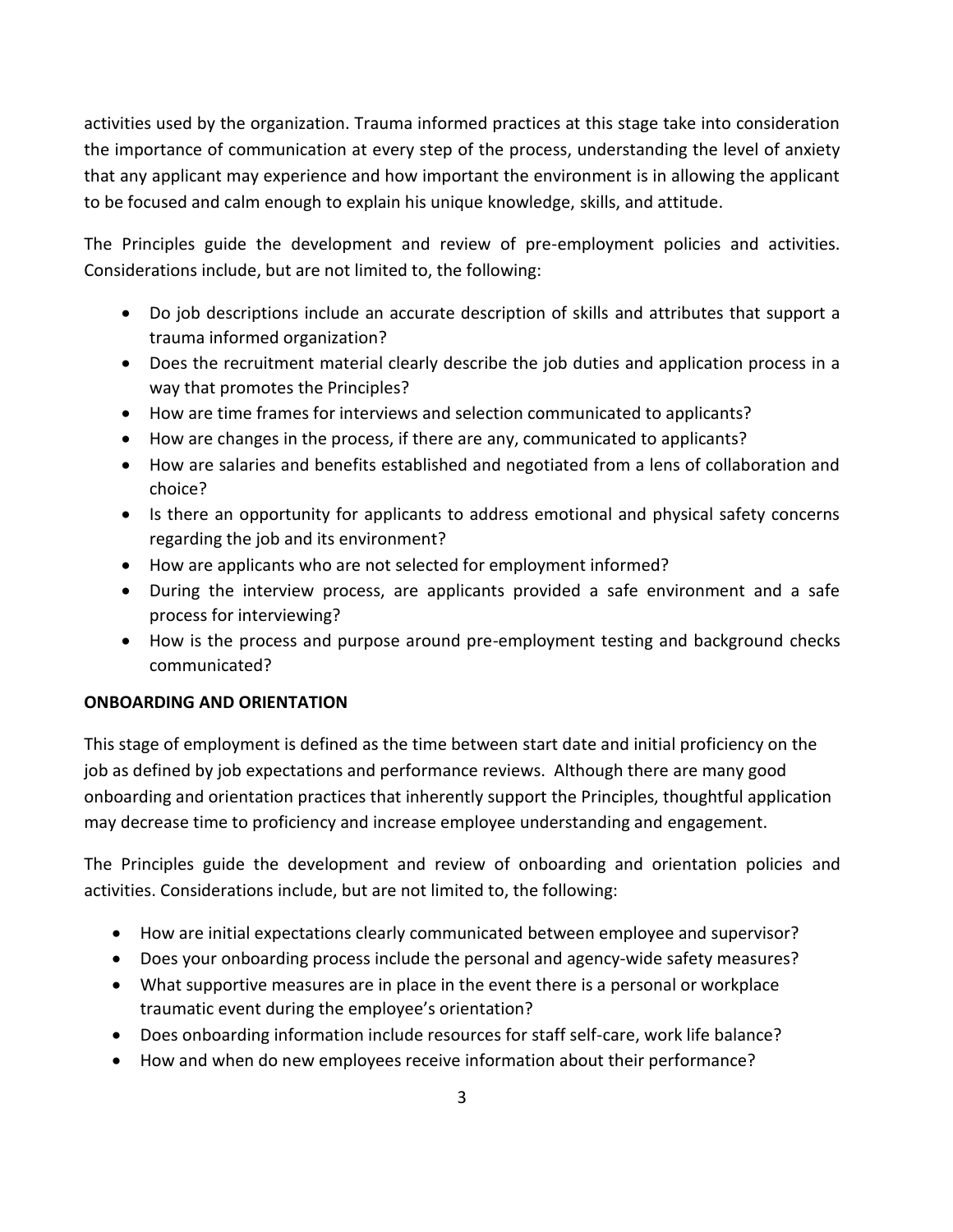- How does current staff meet, greet, and support the new employee?
- What opportunities are available for new employees to offer observations or suggestions?
- How can the department promote collaboration and inclusion of new employees?
- Is a clear and specific outline of the onboarding plan shared with the employee at the beginning?
- Are their multiple ways that are easily accessible for the new employees to learn about their (written and unwritten) job, policies, benefits, and practices?

#### **ONGOING EMPLOYMENT**

This stage of employment is defined as the time following onboarding and orientation and prior to off-boarding. Using the Principles in this stage compliments good HR practices by supporting ongoing retention and engagement as well as mitigating the risk of vicarious trauma and compassion fatigue.

The Principles guide the development and review of policies and activities for ongoing employment. Considerations include, but are not limited to, the following:

- What process is in place to build and support a diverse and inclusive work environment?
- How does staff have voice and choice in performing their work?
- How are the Principles incorporated into the performance management system for issues such as motivation and behavioral correction?
- How are the Principles incorporated into the internal investigation process?
- How do employees provide feedback to the organization?
- How are employees informed of career opportunities?
- How do you show appreciation and recognition of staff?
- What are the structures in place in the organization to assess and minimize vicarious trauma and compassion fatigue in the workplace?
- How does the organization assess safety and health risk?
- How does the organization encourage and support self-care?
- How does the organization use its benefit programs to meet the diverse needs of the employees and their families?
- What choices are available for employees in the benefit offering?
- How are decisions made in the organization and how are employees involved?
- How is information communicated to employees and how does an employee communicate to others in the organization?
- How is change processed through the organization?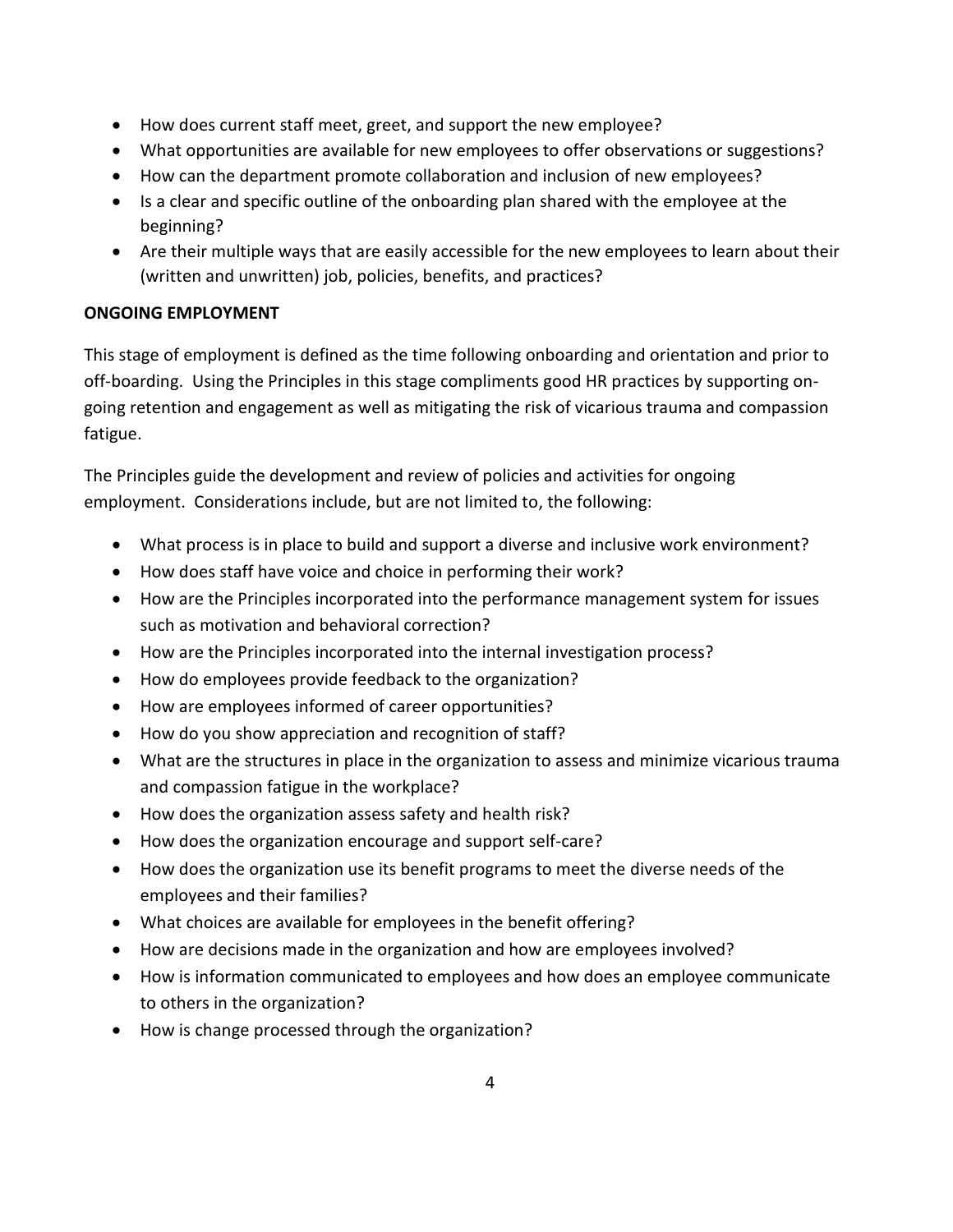- How is the employee engaged in establishing goals and objectives for their position, department, and organization?
- How are the Principles incorporated into the employee learning and development processes?
- How are the Principles incorporated into the policy development and review process?
- How are employee needs assessed and addressed when a personal or work related traumatic event occurs?
- How are the Principles incorporated into determining things such as employee schedules, rewards, and training needs?
- How does the organization measure and celebrate success?
- What is the process for continually reviewing the Principles?

#### **OFF-BOARDING**

Off-boarding is a strategic process for transitioning employees out of an organization such as retirement, pursuing a new position or involuntary separation. It provides another opportunity for the entire organization, not just HR, to practice the Principles. Creating a safe and trusting offboarding process is ideal, as the idea of moving away from a job can be stressful for the employee. It is important to consider the potential impact on the remaining employees during off-boarding. Using the Principles during off-boarding also benefits the employer; given the experience will likely influence future recommendations of former and current employees.

The Principles guide the development and review of policies for off-boarding. Considerations include, but are not limited to, the following:

- What is the procedure to address safe and empowering off-boarding?
- What is the communication plan for sharing information with the rest of the organization? Does it present information in a neutral way?
- What is the communication plan to provide needed information in regards to the transition of job responsibilities to others?
- What is the organization's process for knowledge transfer?
- What supports are offered to the exiting and remaining employees to address the change, such as outplacement services, resources for self-care and Employee Assistance Program?
- If a layoff of employees occurs, what is the procedure to support remaining employees, such as addressing the loss of co-workers, shifts in job responsibilities and load, goals of organization to maintain the current staff, or remaining employees' concerns over their own job security?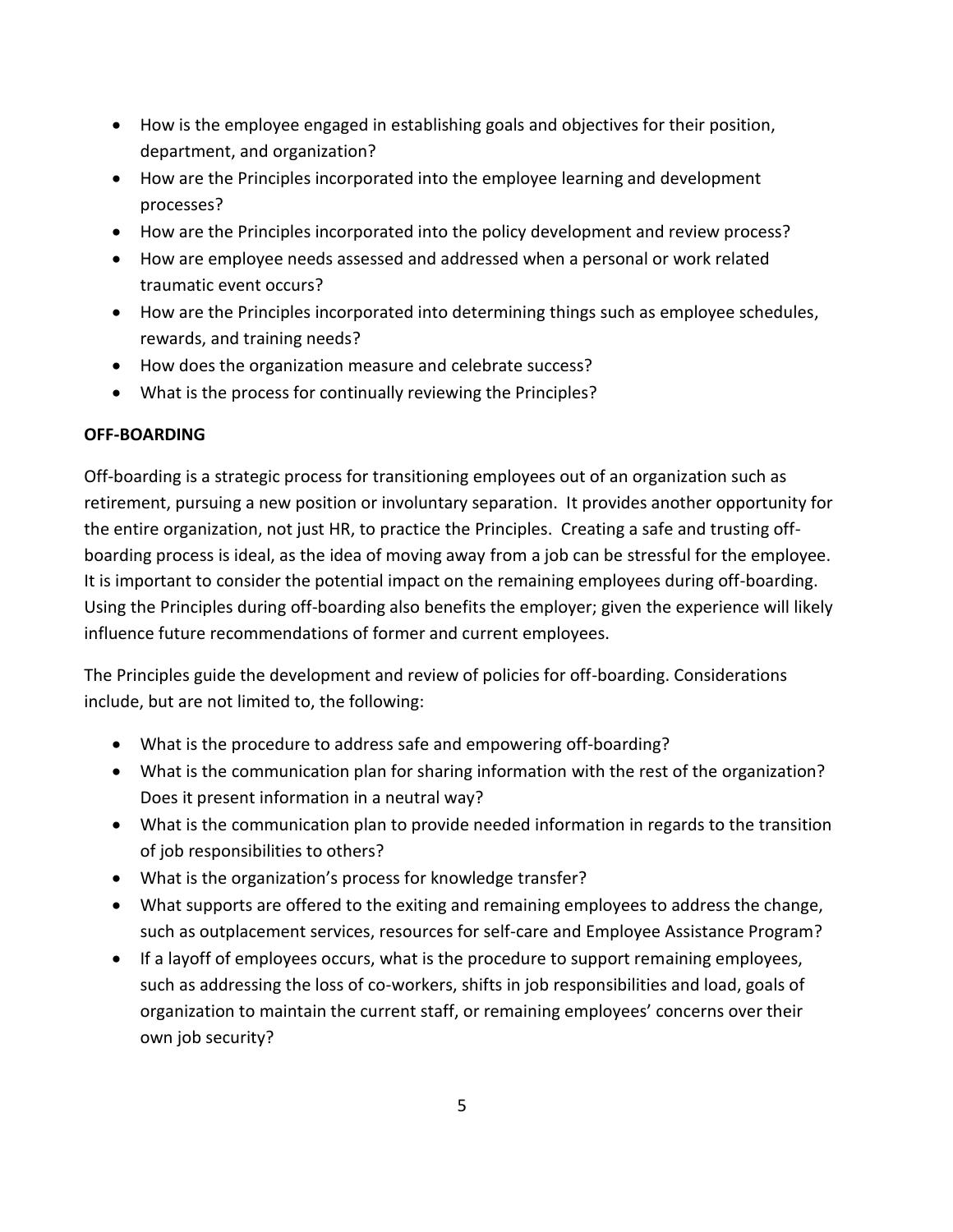- What is the procedure to share off-boarding information with the exiting employee such as, benefits, references, access to the organization and re-employment?
- What is the process for a safe and confidential exit interview?
- What procedures are in place to commemorate or show gratitude to the exiting employee?
- What is the organization's policy/procedure on providing references/information for former employees?
- How is the transition of company and personal property as well as access to the organization accomplished?

#### **EXAMPLE REVIEW PROCESS**

Below is one specific example of how to use the Principles in addressing a human resource issue. Please note there is not one answer for all organizations. Each organization has a method for reviewing its policies and practices. It may occur on a regular basis following a structured format or it may be ad hoc or something in between. When an HR policy or practice is under review is a time to consider it through the lens of the trauma principles. The review is not in isolation but completed within the full context of the organization as there may be competing principles or needs.

In this example the organization is reviewing its pre-employment interviewing process. For this organization regulations require the organization to exclude from employment people with certain criminal convictions. Additionally, the organization has operations in communities with "ban the box" which prohibits asking about convictions prior to a conditional offer of employment. The organization does not have a choice in employing people with certain convictions. During the review of their process the employer should consider the Principles by asking "how does the particular principle apply to our policy or practice?" The principle of **Safety** is reviewed in the context of creating an emotional and physically safe context in which the interview process occurs as well as creating/maintaining an emotionally and physically safe work environment. **Trust** should also be considered in all parties involved being fully informed of requirements and potential outcomes for any action. Providing detailed information early in the process also **empowers** the parties in making fully informed decisions/**choices**. . The organization could provide a detailed explanation of the required background checks and a list of the prohibited convictions prior to or during the interview so the applicant has the choice as to whether to continue with the employment process. By being open, detailed and transparent in the sharing of information the parties are **collaborating** in creating shared responsibility.